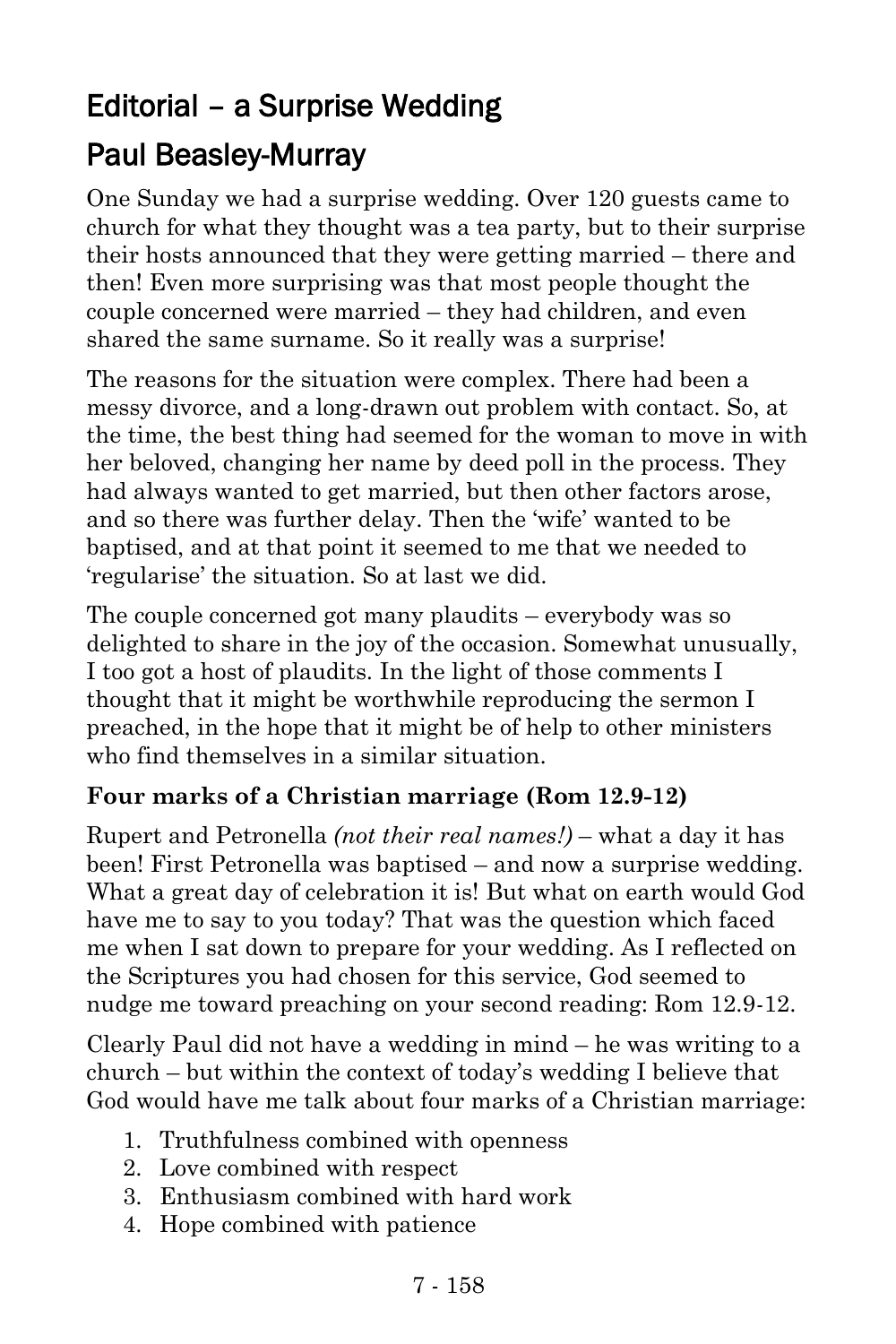#### *1. Truthfulness combined with openness*

"Love must be completely genuine" (v.9 GNB) says the Apostle. Literally Paul says, "*love must be without hypocrisy"*. In classical Greek the word for an actor is the word from which we get our word 'hypocrite': actors in those days used to hold masks and act out their part – the mask would enable the actor to pretend to be something which they weren't. Paul says, '*away with masks*', '*away with pretence*'. Love must be real.

This afternoon we have witnessed a putting aside of masks. Many of us presumed that you were married and some are still in a state of shock on discovering that, although to all practical intents and purposes you were husband and wife, you never actually got around to tying the knot. Today you have taken the bold step of not only admitting that things were not 100% right in your relationship – you have gone ahead and formally committed yourselves to one another before us. This afternoon I want to honour you both for your openness and truthfulness, as also for your guts. Indeed, I am sure that I speak on behalf of all of us and say the more we know about you, the more we admire you.

"*Love must be without hypocrisy*" – "completely genuine". What is true of church life, must also be true of married life.

#### *2. Love combined with respect*

"Love one another warmly" $(v, 10)$ , says Paul. Well, that's a pretty obvious thing to say to a married couple. A marriage relationship which is cold and frigid is a very sorry state of affairs. However, please note Paul combines love with respect: "be eager to show respect to one another" – or as the NRSV renders it: "outdo one another in showing honour". Sadly, all too often couples can take one another for granted. However, a relationship not based on respect is ultimately doomed to failure.

There is an American marriage outfit entitled *Love and Respect*, the leaders of which maintain that men should love their wives, and women should respect their husbands. Their case is based on research which reveals that, during marital conflict, a husband most often reacts when feeling disrespected and a wife reacts when feeling unloved: "We asked 7,000 people this question: when you are in a conflict with your spouse or significant other, do you feel unloved or disrespected? 83% of the men said "disrespected." 72%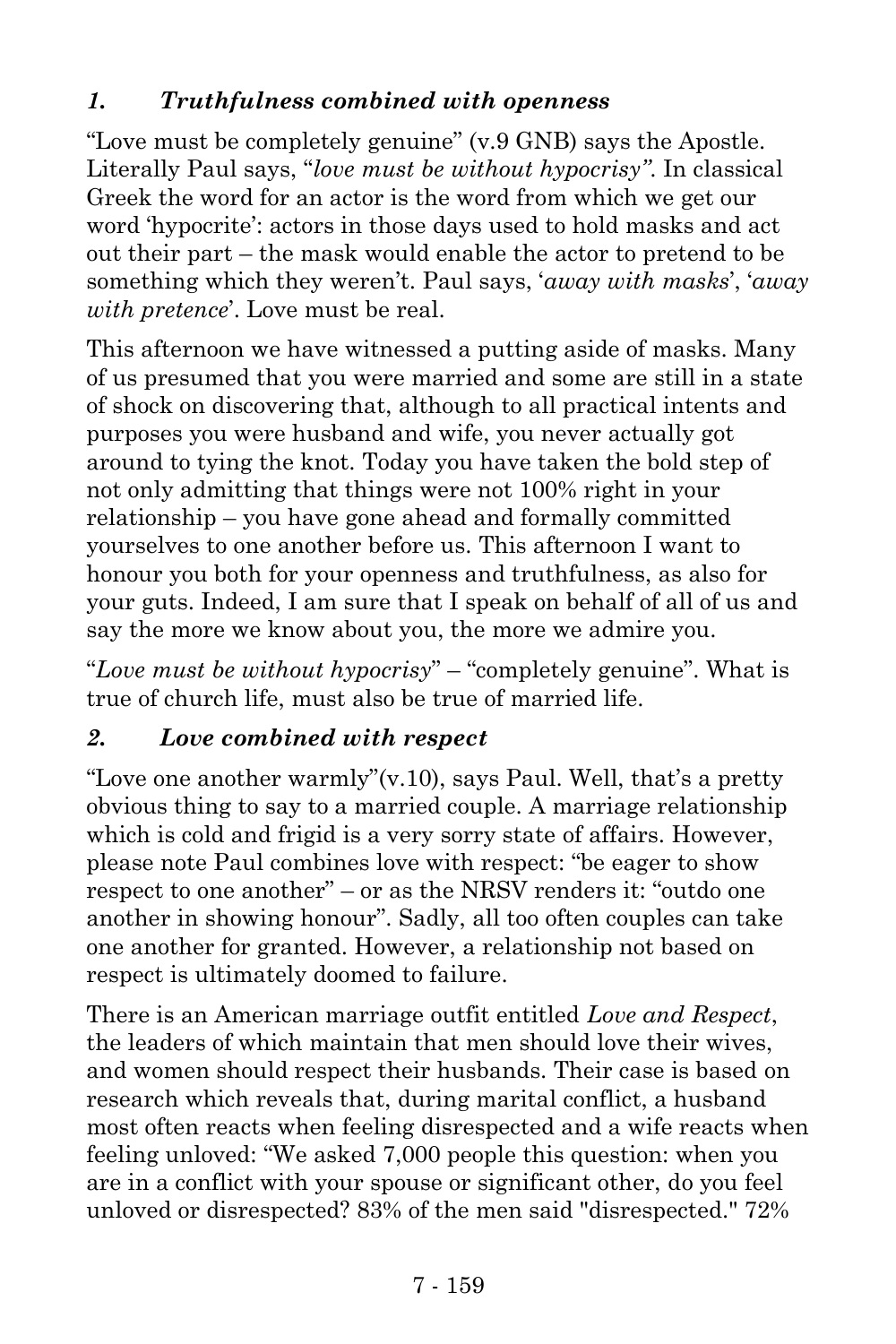of the women said, "unloved"'. I find that distinction unhelpful – love and respect are incumbent on both men and women.

#### **3. Enthusiasm combined with hard work**

Paul says: "Work hard and do not be lazy. Serve the Lord with a heart full of devotion" (v.11). When I first read those words, I could not see any relevance to marriage. Paul was encouraging the members of the church at Rome to be enthusiastic in their service of God – to which as a pastor I want to say 'Amen'. But I find it difficult to apply this word to Rupert and Petronella, because my experience is that they are wholehearted in their service of God.

Let me take these words out of context and apply them to marriage. Without enthusiasm and hard work, marriages can be dull affairs. Alas, the older we grow, the less enthusiastic we become. "Enthusiasm", it has been said, is "a distemper of youth, curable by small doses of repentance in connection with outward applications of experience" (Ambrose Bierce). Rupert and Petronella, don't let the ageing process get in your way. Don't lose your zest for life – and don't lose your zest for one another.

One way of combatting marriage fatigue, is by working at your relationship. Marriage is a bit like gardening. Just as you can't leave a garden to nature – it becomes a wilderness if you don't weed regularly – similarly you can't leave a marriage to chance. You need to make time for one another, to ensure that you do things together. Rupert and Petronella – you know all this. Just keep on putting it into practice.

#### **4. Hope combined with patience**

"Let your hope keep you joyful, be patient in your troubles, and pray at all times" (v.12). Sadly, more than most of us, you both know what trouble can be. The Authorised Version speaks of '*tribulation*': the underlying Greek word comes from a verb meaning to 'squeeze, to compress, to crunch'. Yes, there are times when we seem to be going through the mill – the pressure becomes Intolerable. What then? Paul says "Be patient... and pray". This is not just about grinning and bearing it, but believing that even in the worst that life can throw at us, God is at work, bringing good out of evil. This is what Paul says in Rom 8.28: "We know that in all things God works for good with those who love him".